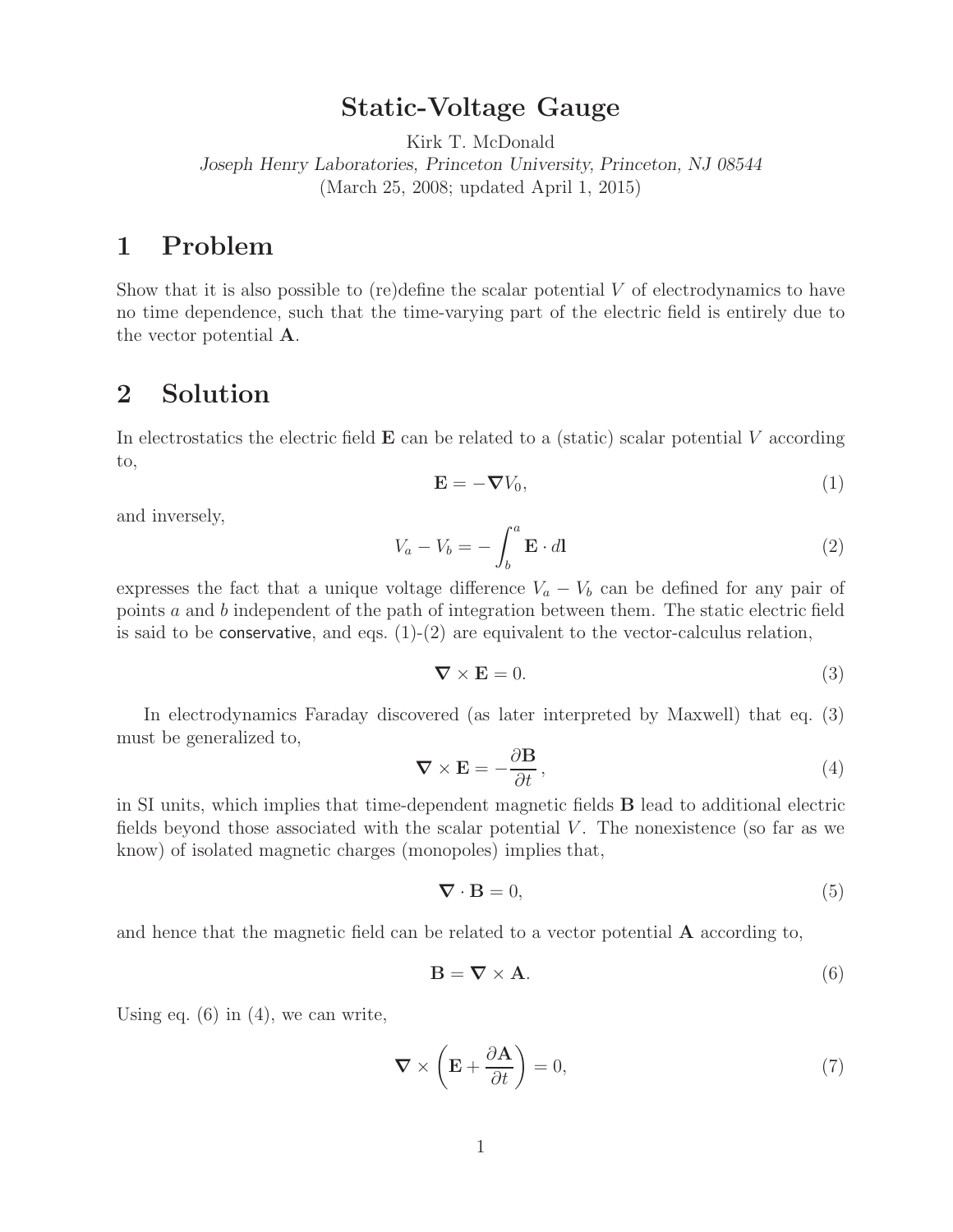which implies that  $\mathbf{E} + \partial \mathbf{A}/\partial t$  can be related to a scalar potential V as  $-\nabla V$ , *i.e.*,

$$
\mathbf{E} = -\nabla V - \frac{\partial \mathbf{A}}{\partial t}.
$$
 (8)

We restrict our discussion to media for which the dielectric permittivity is  $\epsilon_0$  and the magnetic permeability is  $\mu_0$ . Then, using eq. (8) in the Maxwell equation,

$$
\nabla \cdot \mathbf{E} = \frac{\rho}{\epsilon_0} \tag{9}
$$

leads to,

$$
\nabla^2 V + \frac{\partial}{\partial t} \nabla \cdot \mathbf{A} = -\frac{\rho}{\epsilon_0},\tag{10}
$$

and using eqs. (6) and (8) in the Maxwell equation,

$$
\nabla \times \mathbf{B} = \mu_0 \mathbf{J} + \frac{1}{c^2} \frac{\partial \mathbf{E}}{\partial t}
$$
 (11)

leads to,

$$
\nabla^2 \mathbf{A} - \frac{1}{c^2} \frac{\partial^2 \mathbf{A}}{\partial t^2} = -\mu_0 \mathbf{J} + \nabla \left( \nabla \cdot \mathbf{A} + \frac{1}{c^2} \frac{\partial V}{\partial t} \right).
$$
 (12)

Suppose that the charge and current densities  $\rho$  and **J** consist of time-independent terms plus terms with time dependence  $e^{-i\omega t}$ . That is,

$$
\rho = \rho_0 + \rho_\omega e^{-i\omega t}, \quad \text{and} \quad \mathbf{J} = \mathbf{J}_0 + \mathbf{J}_\omega e^{-i\omega t}. \tag{13}
$$

Then, eq. (10) indicates that we can choose that the scalar potential  $V = V_0 + V_\omega e^{-i\omega t}$  obeys the static relation,

$$
\nabla^2 V = -\frac{\rho_0}{\epsilon_0}, \qquad V_\omega = 0,
$$
\n(14)

provided the vector potential  $\mathbf{A} = \mathbf{A}_0 + \mathbf{A}_{\omega} e^{-i\omega t}$  obeys the gauge condition,

$$
\frac{\partial}{\partial t} \nabla \cdot \mathbf{A} = -i\omega \nabla \cdot \mathbf{A}_{\omega} e^{-i\omega t} = -\frac{\rho_{\omega} e^{-i\omega t}}{\epsilon_0},\tag{15}
$$

*i.e.*,

$$
\nabla \cdot \mathbf{A}_{\omega} = -\frac{i\rho_{\omega}}{\epsilon_0 \omega}.
$$
 (16)

We also choose that the time-independent part  $A_0$  of the vector potential satisfies the usual condition of magnetostatics,

$$
\nabla \cdot \mathbf{A}_0 = 0, \tag{17}
$$

in which case eq. (12) shows that the vector potentials obeys the relations,

$$
\nabla^2 \mathbf{A}_0 = -\mu_0 \mathbf{J}_0, \quad \text{and} \quad \nabla^2 \mathbf{A}_\omega + k^2 \mathbf{A}_\omega = -\mu_0 \mathbf{J}_\omega - \frac{i \nabla \rho_\omega}{\epsilon_0 \omega}.
$$
 (18)